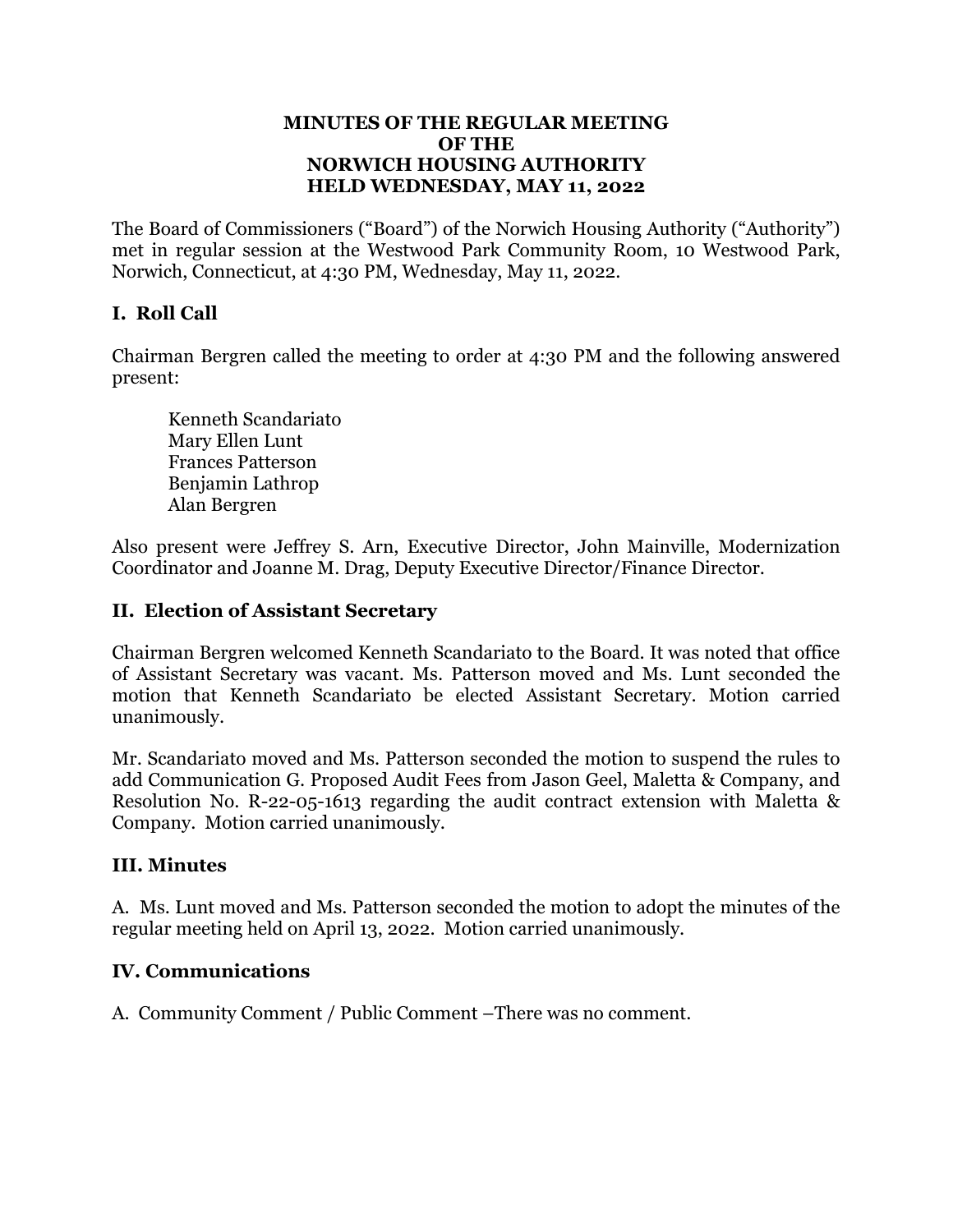B. U. S. Department of Housing and Urban Development - Section 8 Income Limits as of April 20, 2022; C. 2022 Federal Income Limits for admission and continued occupancy; D. 2022 State Income Limits for admission and continued occupancy. Mr. Arn reviewed Communications B. through D. with the Board. HUD sets the income limits annually and the Authority uses those limits to set the admissions and continued occupancy for the Federal and State programs.

E. Application to Authorize Lowering Eligibility Age in State Elderly Developments to Fifty-Five (55). Mr. Arn and Miss Drag reviewed the application with the Board. The application needs to be submitted annually to the City Manager and CHFA for their approval per State Statute.

F. FY 2022 Financial Statements – Drafts. Miss Drag reviewed the State FY 2022 Financials with the Board and answered their questions.

G. Proposed Audit Fees from Jason Geel, Maletta & Company. Mr. Arn noted that the Authority had contracted with Maletta to perform the annual audit for FYs 2020 through 2022 with an option to extend the contract for FYs 2023 and 2024.

Ms. Lunt moved and Ms. Patterson seconded the motion to receive Communications B. through G. Motion carried unanimously.

#### **V. Report of the Executive Director**

A. Bills – Ms. Lunt moved and Mr. Scandariato seconded the motion to approve the bills for April 2022. Motion carried unanimously.

B. Vacancy Reports – Mr. Arn noted that the Authority had 27 vacancies as of May 2, 2022 and 11 units were leased in April.

C. Modernization Report - John Mainville, Modernization Coordinator, prepared the report. Mr. Arn and Mr. Mainville reviewed the same with the Board. The Rosewood Manor Roof/Gutter replacement project – Phase I with JJS Universal Construction Company started on April 4, 2022. All roofs have been completed and work has begun on the soffits, facias and gutters. An application for Community Development Block Grant PY 48 funds has been submitted for Phase II of the Rosewood Manor Roof/Gutter replacement project. A hearing with the Community Development Advisory Board took place on April 19th. Launderama began providing laundry services on May 3, 2022 to Westwood Park–Dorsey Building, Eastwood Court, Schwartz Manor and Rosewood Manor. Capital Studio Architects are working on the plans and specifications to upgrade the Dorsey Building elevator. This project will be funded from the Federal 2022 Capital Fund Program. A grant application had been submitted for the Sunset Park renovation project and a reduced scope of work cost estimate has been compiled. A call from CHFA on March 1st invited the Authority to submit a new application which CHFA will submit to the State of Connecticut Bond Commission for review and approval. A bi-weekly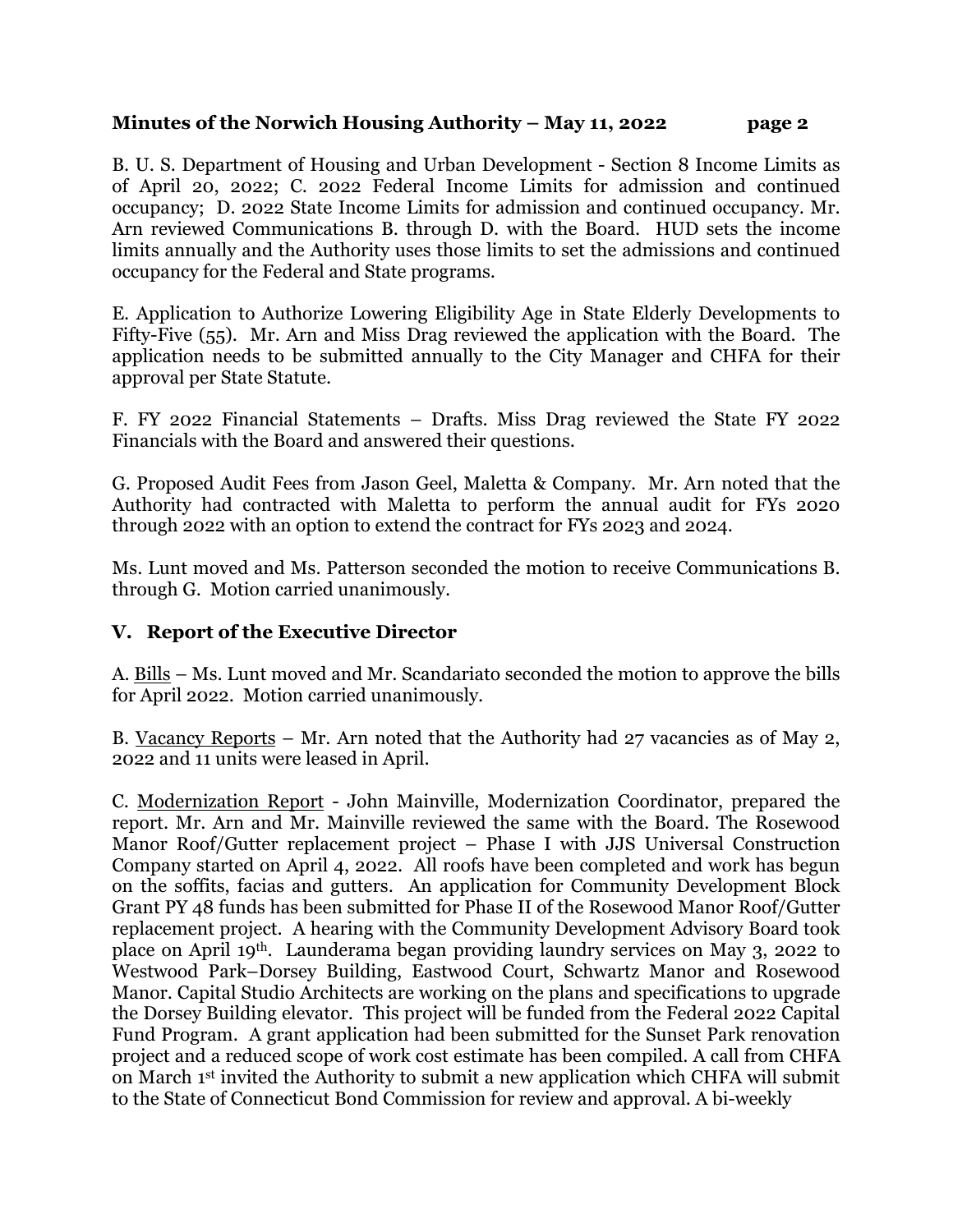conference call with CHFA and DOH was held on April 22nd regarding this project. A quote tabulation for sweeping and sand removal from all parking lots was reviewed. The Authority will have a HUD Real Estate Assessment Center (REAC) physical inspection on June 9, 2022 at its Federal developments.

D. Section 8 Voucher Portfolio Reports - As of May 1, 2022, the total portfolio was 476 Housing Choice Vouchers.

E. Procurement Log – Mr. Arn noted the following item was listed on the Procurement Log: Mobile Phone Service. He reviewed the change from Verizon to T-Mobile with the Board.

F. Other items – Mr. Arn noted that the July 1 renewal rates for the Anthem health insurance coverage through the City of Norwich had increased by more than 20%. He contacted Meridian Risk Management ("Meridian"), who recommended the State of Connecticut Partnership Plan with Anthem. Because the rates are substantially less than the renewal rates with the City, the Authority will be opting out of the City's Anthem plan and signing up with the State's Anthem Partnership Plan effective July 1. Meridian will assist with the conversion and will be the brokers for the Authority with the State.

Mr. Scandariato moved and Ms. Patterson seconded the motion to receive items B. through F. above. Motion carried unanimously.

#### **VI. Unfinished Business**

None.

## **VII. New Business**

A. Ms. Patterson moved to adopt Resolution R-22-05-1610 to establish the 2022 Federal Income Limits for admission and continued occupancy. Mr. Scandariato seconded the motion.

Roll call vote:

Ayes – Scandariato, Lathrop, Lunt, Patterson, Bergren Nays - None

Motion carried unanimously.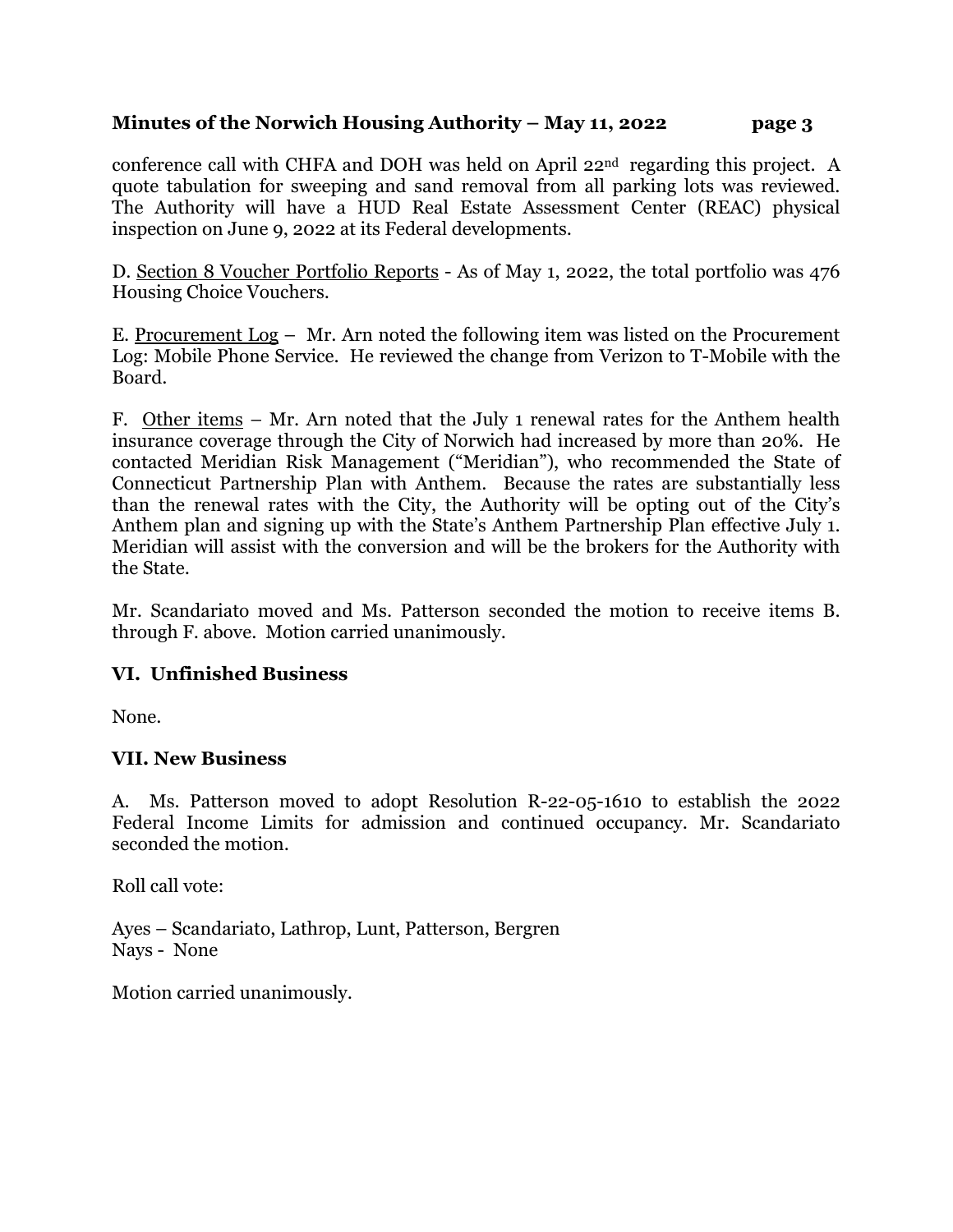B. Ms. Patterson moved to adopt Resolution R-22-05-1611 to establish the 2022 State Income Limits for admission and continued occupancy. Ms. Lunt seconded the motion.

Roll call vote:

Ayes – Scandariato, Lathrop, Lunt, Patterson, Bergren Nays - None

Motion carried unanimously.

C. Ms. Lunt moved to adopt Resolution R-22-05-1612 to submit an application to the Connecticut Housing Finance Authority to lower the eligibility age in the State Elderly developments to fifty-five (55) years old. Ms. Patterson seconded the motion.

Roll call vote:

Ayes – Scandariato, Lathrop, Lunt, Patterson, Bergren Nays - None

Motion carried unanimously.

D. Mr. Scandariato moved to adopt Resolution R-22-05-1613 to approve and audit contract extension with Maletta & Company. Ms. Patterson seconded the motion.

Roll call vote:

Ayes – Scandariato, Lathrop, Lunt, Patterson, Bergren Nays - None

Motion carried unanimously.

E. Commission Members – Commissioner Lathrop also welcomed Mr. Scandariato to the Board noting his willingness to serve. Mr. Scandariato stated that he was grateful for the opportunity to serve and hoped to be a positive influence on the Board.

F. Other – None.

## **VIII. Executive Session**

No executive session was held.